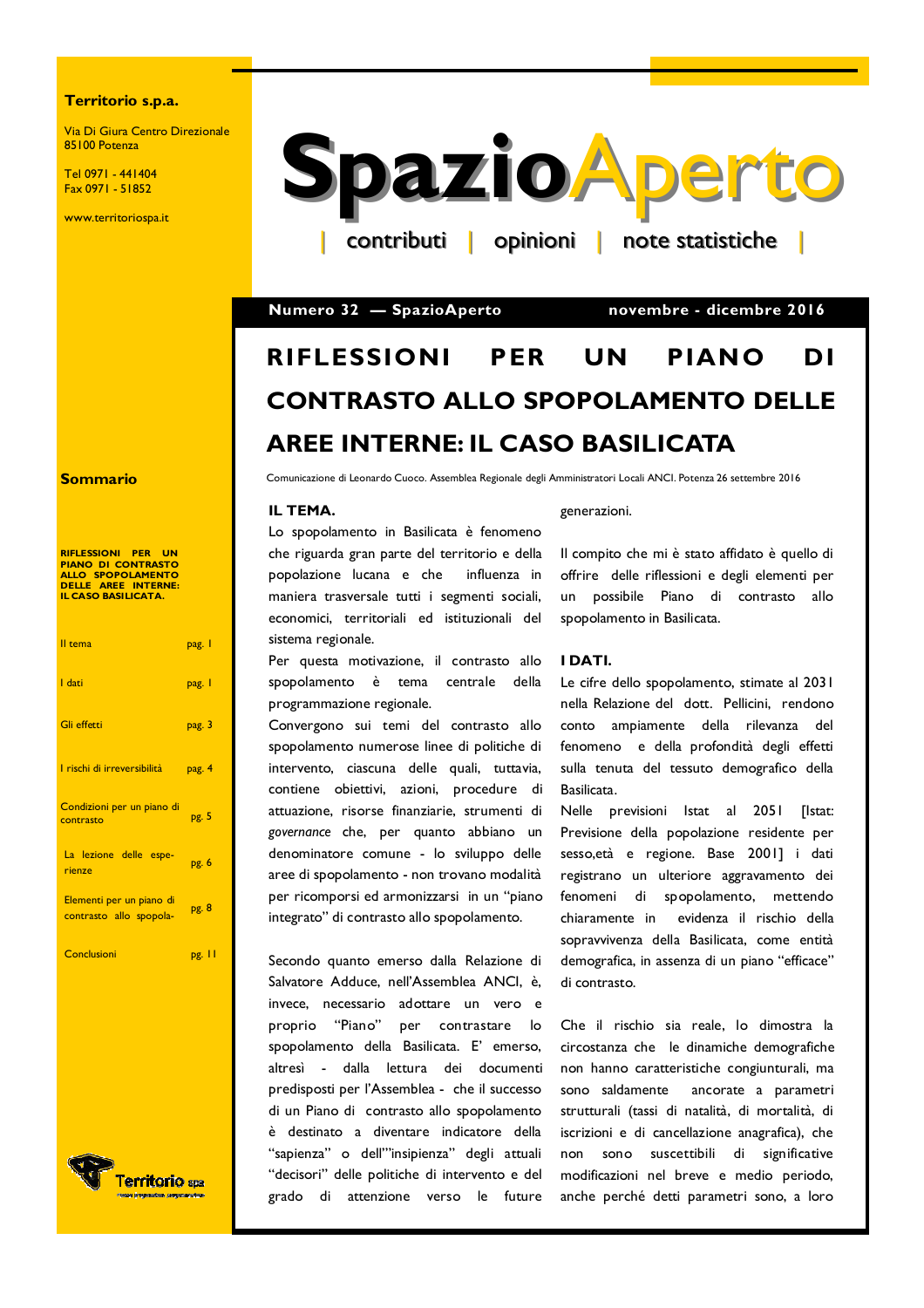volta, determinati da condizioni strutturali, dell'economia (lavoro, reddito, disoccupazione, etc.) e della società (stili di vita, etc.), non modificabili nel breve e medio periodo.

Di conseguenza, le cifre di previsione contengono modesti livelli di incertezza e mettono in evidenza patologie del tessuto regionale non già a remissione rapida, ma patologie croniche, talvolta con prognosi infausta, che per la numerosità dei fattori determinanti, sono di tipo sistemico.

Nel prospetto seguente, sono stati ordinati i dati più significativi risultanti dalle elaborazioni di Territorio sui dati previsionali dell'Istat [Il dato del 2016 non è quello risultante dall'Anagrafe 2016, bensì quello assunto a base delle varie ipotesi di previsione].

| Prospetto 1. Previsioni della popolazione residente (in migliaia di abitanti) |                                                                                                     |                     |       |       |       |       |       |       |
|-------------------------------------------------------------------------------|-----------------------------------------------------------------------------------------------------|---------------------|-------|-------|-------|-------|-------|-------|
| Classi di età                                                                 |                                                                                                     |                     |       |       |       |       |       |       |
|                                                                               | 2016                                                                                                |                     | 2021  |       | 2031  |       | 2051  |       |
| A. Ipotesi Alta                                                               |                                                                                                     |                     |       |       |       |       |       |       |
| $0 - 14$                                                                      | 93,4                                                                                                | 15,7                | 89,9  | 15,3  | 78,9  | 13,8  | 73,2  | 14,0  |
| 15-39                                                                         | 165,3                                                                                               | 27,8                | 154,7 | 26.3  | 145,4 | 25,3  | 127,9 | 24,3  |
| $40 - 64$                                                                     | 208,4                                                                                               | 35,0                | 207,8 | 35,3  | 186,7 | 32,5  | 142,0 | 27,2  |
| Over 64                                                                       | 127,8                                                                                               | 21,5                | 135,9 | 23,1  | 162,7 | 28,4  | 180,5 | 34,5  |
| Totale                                                                        | 594,9                                                                                               | 100,0               | 588,3 | 100,0 | 573,7 | 100,0 | 523,6 | 100,0 |
|                                                                               |                                                                                                     | B. Ipotesi centrale |       |       |       |       |       |       |
| $0 - 14$                                                                      | 89,8                                                                                                | 15,2                | 84,5  | 14,6  | 71,9  | 13,0  | 62,1  | 12,9  |
| 15-39                                                                         | 165,0                                                                                               | 28,1                | 154,0 | 26,7  | 141,1 | 25,6  | 115,6 | 24,1  |
| $40 - 64$                                                                     | 207,9                                                                                               | 35,4                | 207,0 | 35,9  | 185,2 | 33,5  | 137,9 | 28,7  |
| Over <sub>64</sub>                                                            | 125,1                                                                                               | 21,3                | 131,5 | 22,8  | 154,0 | 27,9  | 164,9 | 34,3  |
| Totale                                                                        | 587,8                                                                                               | 100,0               | 577,0 | 100,0 | 552,2 | 100,0 | 480,5 | 100,0 |
|                                                                               | C. Ipotesi bassa                                                                                    |                     |       |       |       |       |       |       |
| $0 - 14$                                                                      | 72,0                                                                                                | 12,7                | 64,1  | 11,7  | 52,2  | 10,3  | 36,4  | 9,1   |
| $15 - 39$                                                                     | 165,0                                                                                               | 29,1                | 150,2 | 27,4  | 124,6 | 24,7  | 85,3  | 21,4  |
| $40 - 64$                                                                     | 207,6                                                                                               | 36,6                | 206,5 | 37,7  | 184,3 | 36,4  | 128,4 | 32,2  |
| Over <sub>64</sub>                                                            | 122,4                                                                                               | 21,5                | 126.7 | 23,1  | 144,7 | 28,6  | 129,4 | 32,4  |
| Totale                                                                        | 567,0                                                                                               | 100,0               | 547,5 | 100,0 | 505,8 | 100,0 | 399.1 | 100,0 |
|                                                                               | $P_{\text{total}} = P1.1$ $P_{\text{total}} = P_{\text{total}}$ $P_{\text{total}} = 1.17$ TOTE A TE |                     |       |       |       |       |       |       |

Fonte: Elaborazione Territorio su dati ISTAT

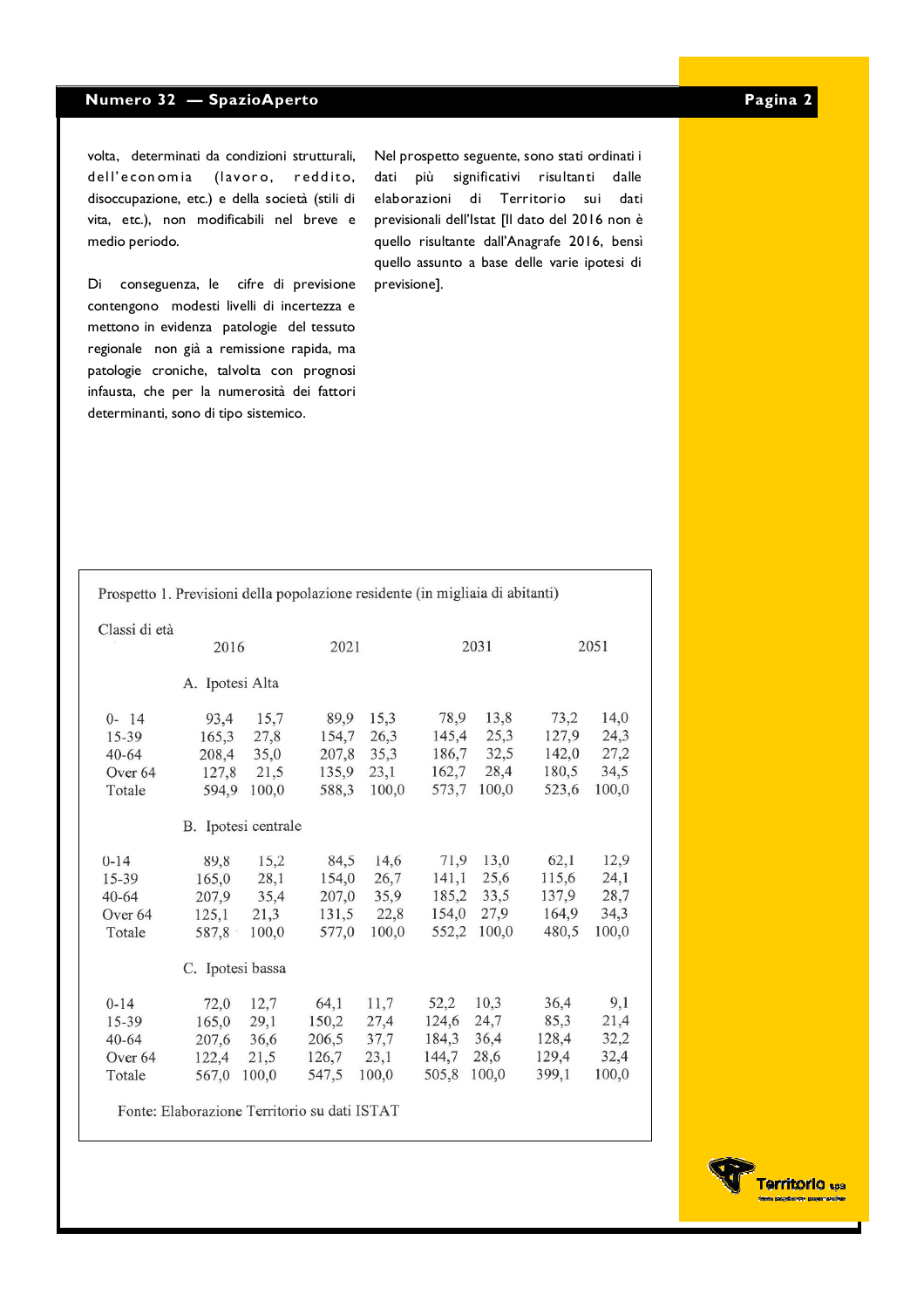Le cifre dello spopolamento possono essere così sintetizzate.

A) Assumendo l'ipotesi ISTAT centrale, la Basilicata perderebbe, nell'arco di tempo 2016-2051, circa 107.000 abitanti; con l'ipotesi bassa circa 168.000 abitanti, giungendo al di sotto di 400.000 abitanti, e con l'ipotesi alta perderebbe 71.300 abitanti, attestandosi nel 2051 a 523-524.000 mila abitanti.

B) In tutte e tre le ipotesi, gli over 65 anni passerebbero a rappresentare circa un terzo dell'intera popolazione regionale (32,4-34,5%) oggi intorno ad un quinto (21,3- $21,5\%$ ).

C) Le classi di età 0-14 anni scenderebbero a rappresentare una percentuale addirittura inferiore al 10,0% (9,1 % nell'ipotesi bassa), rendendo difficoltoso il ricambio generazionale.

D) La classe in età lavorativa 15-64 anni. infine, nell'ipotesi bassa non raggiungerebbe nemmeno le 213-214.000 mila unità, un ammontare da ritenere non sufficiente. tenendo conto dei tassi specifici di attività e di non attività, nemmeno a garantire i livelli di occupazione del 2016.

Ora, ammettendo che gli unici presidi di resistenza demografica nell'arco di tempo della previsione al 2051 siano i sistemi urbani di Potenza, di Matera, del Vulture -Melfese e del Metapontino, è plausibile attendere veri e propri processi di desertificazione demografica in molte aree non urbane - prevalentemente quelle dell'Appennino Lucano - e la scomparsa di molti dei comuni che attualmente sono sotto la soglia di 1.000 residenti. [Sono in corso di elaborazione le proiezioni demografiche per comuni e per sistemi urbani al 2051 che saranno pubblicate con apposita Nota Statistica in SpazioAbertol.

Ulteriori elementi di conferma della patologia cronica che caratterizza il tessuto sociale della Basilicata [SVIMEZ: Cent'anni di statistiche italiane Nord-Sud 1861-2011] sono i seguenti.

perde popolazione negli ultimi tre quinquenni.

B) La Basilicata, insieme al Molise e alla Liguria, ha un tasso di natalità tendenzialmente inferiore a 8 per mille abitanti, a fronte di un tasso di mortalità che si attesta intorno a 10 per mille abitanti. Ne saldo naturale ormai risulta un "strutturalmente" negativo.

C) I matrimoni, che negli anni del primo dopoguerra, si aggiravano intorno a 5.000 all'anno, negli ultimi anni si sono ridotti a circa la metà.

D) Il saldo migratorio tra gli iscritti ed i cancellati alle anagrafi comunali, che negli anni '80 e '90 aveva registrato una sensibile riduzione, negli ultimi anni è risalito intorno a 2000-2.500 abitanti all'anno.

#### **GLI EFFETTI.**

Gli effetti dello spopolamento, allo stadio patologico in cui è pervenuto, sono molteplici.

Tra i tanti, sono già oggi registrabili:

A) la tendenziale riduzione del numero degli utenti-consumatori sia dei beni e servizi privati che dei beni e servizi pubblici. Il conseguente restringimento della dimensione dei mercati e della popolazione genera:

- dal punto di vista degli operatori privati, effetti negativi in termini di riduzione dei fatturati delle imprese locali e soprattutto  $in$ termini di ridimensionamento e/o annullamento di piani di investimenti. Non è più conveniente investire nelle aree di spopolamento;

- dal punto di vista degli operatori pubblici, una riduzione degli standards (classi dimensionali dei comuni, abitanti per 1.000 abitanti, standard scolastici per numero di allievi, per numero di docenti, etc.) ai quali si connettono gli importi dei trasferimenti di risorse pubbliche.

Deve ritenersi, invece, un'opportunità la circostanza che i processi d'invecchiamento della popolazione nelle aree con saldi naturali e migratori negativi generano una domanda A) La Basilicata è l'unica regione italiana che aggiuntiva di walfare, destinata a sollecitare

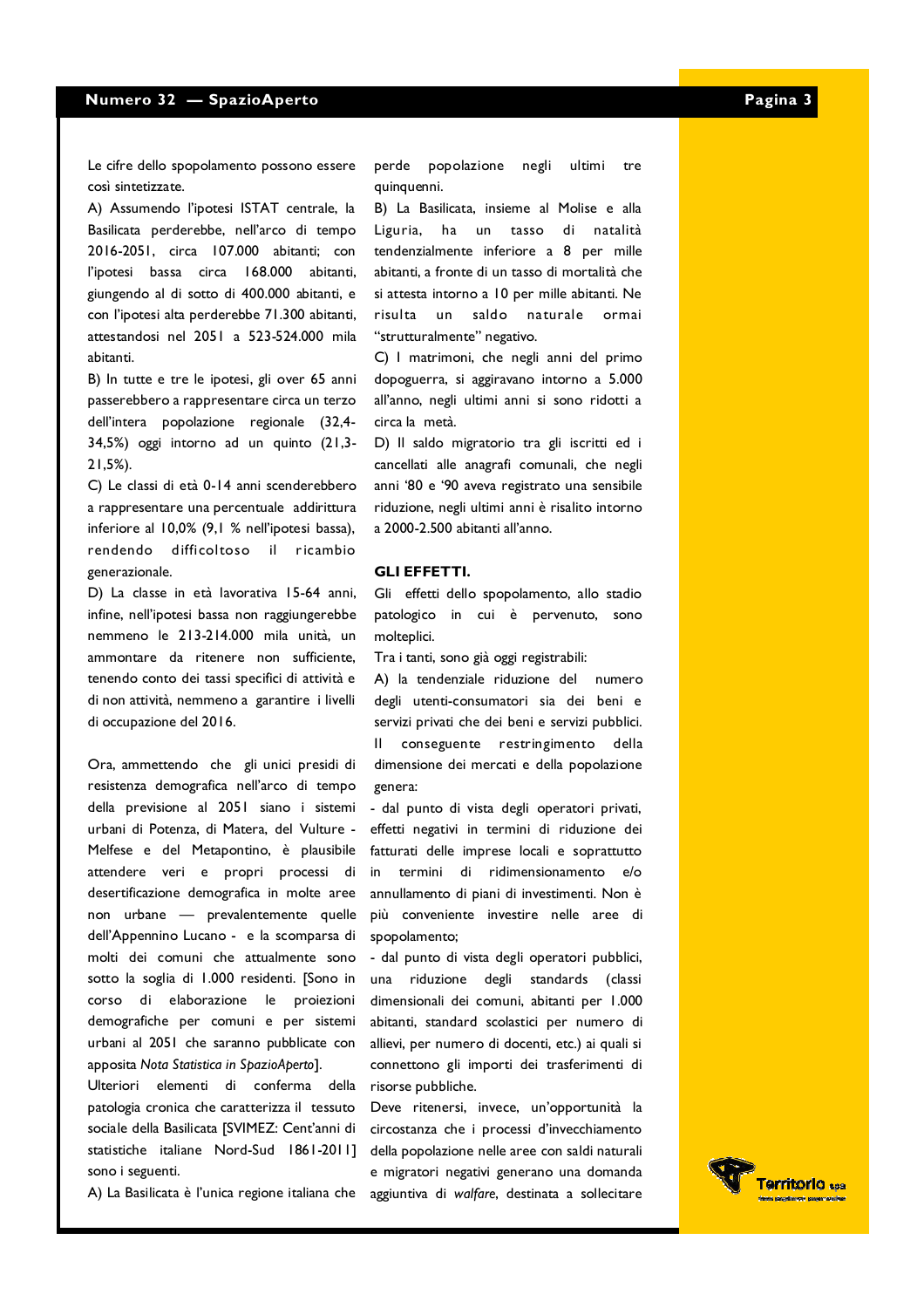una forte pressione sul sistema finanziario pubblico, ma anche problemi di riadeguamento degli standard dei servizi pubblici alle necessità delle classi di età over '65 (white economy);

B) la tendenziale riduzione del numero e della dimensione delle strutture amministrative pubbliche e private ed, in particolare, di quelle la cui localizzazione è definita in funzione di standard e/o di classi di dimensione demografica (organi di rappresentanza politica, numero degli assessori, dei consiglieri comunali, etc. o strutture di erogazione di servizi, quali poste, strutture sanitarie, strutture sportive, etc.);

C) la tendenziale riduzione delle soglie di convenienza ad investire, soprattutto nelle fasi congiunturali negative, tanto da provocare decisioni non solo a non investire ma anche a non completare investimenti in opere pubbliche, già programmati e/o in corso, o addirittura a dismettere strutture di servizi pubblici e/o privati già operative. Il caso del gran numero di opere pubbliche non completate è emblematico.

Effetto paradossale dello spopolamento è, infine, la riduzione del grado di utilizzazione dei patrimoni fisici (edilizia privata e pubblica) e delle strutture produttive già esistenti (botteghe artigiane, fabbricati industriali, etc.) e la formazione, per mero calcolo aritmetico tra numeratori e denominatori, di potenziali produttivi, che rientrano tra quelli che attendono di essere utilizzati.

#### I RISCHI DI IRREVERSIBILITA'.

Alla luce dei dati precedentemente offerti, il rischio che lo spopolamento, in assenza di interventi efficaci di contrasto, assuma forme di irreversibilità è reale.

altrettanto fondato attendersi che  $F'$ interventi efficaci possano contenere e/o annullare detti rischi.

Molte regioni italiane che negli ultimi decenni del secolo scorso esprimevano saldi naturali negativi, e talune di esse, anche saldi migratori negativi, sono riuscite ad invertire,

mediante interventi efficaci, le tendenze allo spopolamento negli anni iniziali del nuovo secolo (tra tutte: Liguria e Abruzzo).

Basilicata, numerosi sono gli ostacoli  $\ln$ strutturali di cui tener conto per costruire un piano di contrasto allo spopolamento. Sono da mettere in evidenza i seguenti.

A) La via dell'incremento naturale della popolazione per contrastare lo spopolamento è una via "teoricamente" possibile, ma allo stato attuale strutturalmente impraticabile, in quanto da molti anni i tassi di natalità sono inferiori ai tassi di mortalità ed i cancellati dalle anagrafi comunali superiori agli iscritti. In ogni caso, il contrasto allo spopolamento è comunque processo molto lungo: 9 mesi per nascere e almeno 18 anni per entrare nel mercato del lavoro e/o per garantire la crescita delle classi di età feconda e quindi reinnestare cicli demografici con saldi naturali positivi;

B) Il reinnesto di fenomeni di crescita della natalità è tuttavia destinato a fallire se non si arrestano - nel più breve tempo possibile - i fenomeni emigratori, che come è noto, riguardano almeno la metà delle persone in età feconda o non si creano - nel più breve tempo possibile - le condizioni per favorire l'incremento della natalità.

C) La via dei saldi naturali positivi per contrastare lo spopolamento diventa tuttavia praticabile, solo con un piano che deve avere come arco temporale almeno 20 anni (se si punta sulla popolazione regionale), i tempi tecnici per la ripresa della natalità e perché i nati raggiungano l'età del lavoro e della fecondità.

D) Sono prospettabili archi temporali inferiori solo se si punta, contestualmente, anche su saldi migratori positivi. Si tratta, tuttavia, di una via praticabile ad almeno tre condizioni:

- che ritornino gli emigrati lucani, in età feconda;
- che si verifichino fenomeni di immigrazione netta tra Basilicata ed altre regioni italiane, a partire da quelle "contigue";
- che si attuino fenomeni di immigrazione netta rispetto al resto del mondo.

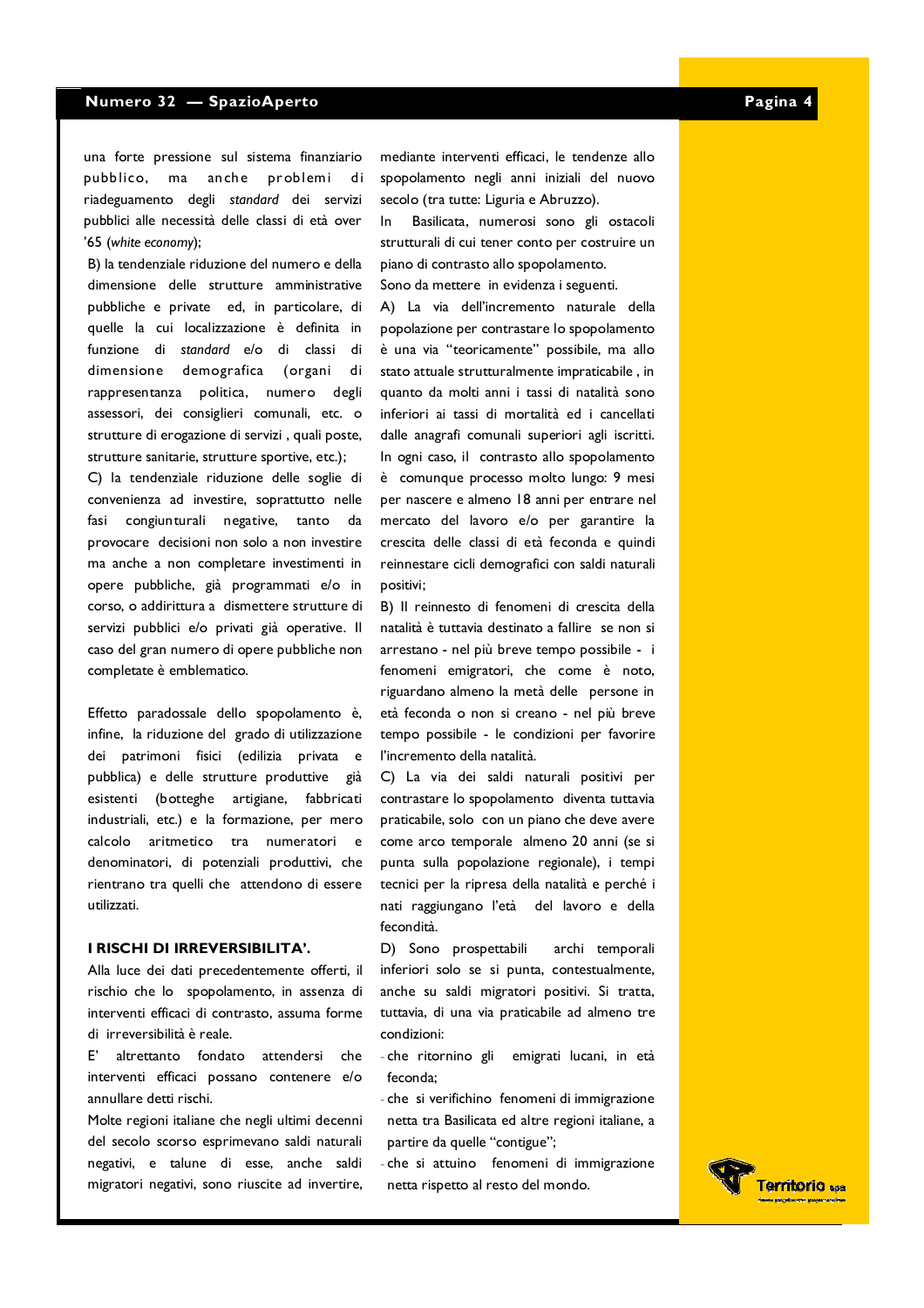Il solo ritorno degli emigrati lucani in età non feconda (le classi over 65 anni) non credo sia sufficiente per contrastare lo spopolamento.

L'alternativa di immigrazioni nette, di diversa provenienza, richiama però - per verificarne la fondatezza - l'interrogativo di sempre: sono possibili fenomeni di immigrazione netta senza che la Basilicata non si sviluppi, non disponga cioè di motori in grado di creare posti di lavoro aggiuntivi per accogliere persone in età feconda? Per quanto riguarda le aree di spopolamento, che sono essenzialmente quelle interne, l'interrogativo si articola ulteriormente: ipotesi di contrasto diventano possibili, solo se la localizzazione dei motori di sviluppo avvenga al loro interno.

I motori di bassa cilindrata non sono tuttavia adatti

Molti dei motori del passato, anche quelli che sembravano o venivano proposti come risolutivi, in realtà, non hanno ostacolato lo spopolamento e quindi debbono ritenersi, alla luce dei risultati, "insufficienti".

I motori che, invece, servono per bloccare i fenomeni di spopolamento debbono essere della cilindrata tali, nel loro complesso e nella loro articolazione territoriale, da generare incrementi netti di occupazione, nella misura, nelle caratteristiche e nei tempi necessari per contrastare lo spopolamento.

Questo comporta che anche i fenomeni di spopolamento debbano essere determinati negli aspetti quantitativi, negli aspetti territoriali e negli aspetti temporali.

E' strategico, in altri termini, che i piani di contrasto tengano conto:

- \* della dimensione degli incrementi di occupazione minimi necessari,
- \* delle classi di età.

\* dei tempi tecnici che sono richiesti, per ostacolare lo spopolamento in ogni sua fase: arrestare i flussi emigratori, riattivare le dinamiche demografiche verso la ripresa della natalità, e finalmente riportare alla "normalità" la piramide delle classi di età, ora caratterizzata da deficit delle classi feconde.

Una semplice esercitazione statistica: i motori "utili" per contrastare lo spopolamento in Basilicata debbono possedere una cilindrata tale da generare un incremento "netto" di occupazione valutabile in almeno 50.000 unità lavorative, di cui 20.000 per assorbire una quota delle disoccupazione attuale, 20.000 per assorbire l'incremento di forza di lavoro giovanile che si presenterà sul mercato del lavoro nei prossimi cinque anni (risultante dallo spostamento delle attuali classi di età di 10-15 anni) e 10.000 corrispondenti ad un incremento di lavoratori immigrati, in numero superiore a quello informale già esistente.

Assorbire l'incremento delle classi giovanili di età che si presenteranno sul mercato del lavoro regionale nei prossimi anni può essere assunto come l'"obiettivo minimo necessario" per contrastare lo spopolamento in Basilicata. Si tratta di un'alternativa che garantisce l'espansione delle classi di età feconda e, di conseguenza, la ripresa della natalità e l'allontanamento del rischio spopolamento. Volendo fissare nel quinquennio 2016-2021 il tempo per invertire le tendenze negative del passato, è valutabile in almeno 20.000 unità l'incremento netto di occupazione da adottare come obiettivo minimo compatibile con un "Piano di interventi efficace", in grado cioè di arrestare i segni negativi dei saldi naturali e migratori attuali.

#### CONDIZIONI PER UN PIANO DI **CONTRASTO.**

Un Piano di contrasto, sì, ma un piano che:

- deve essere incardinato su tutti i livelli di programmazione e su tutto il territorio della Basilicata, con priorità per le aree dove è maggiore il rischio di spopolamento. Settorializzare e/o segmentare il Piano di contrasto significa limitarne l'efficacia e quindi non contrastare lo spopolamento;
- deve essere l'espressione di una scelta condivisa dell'intera comunità regionale, in modo da evitare conflitti di interessi tra territori, tra segmenti della società, delle istituzioni, delle forze politiche, al momento in cui la scelta condivisa viene declinata tenendo conto delle risorse date necessariamente limitate - in termini di voci

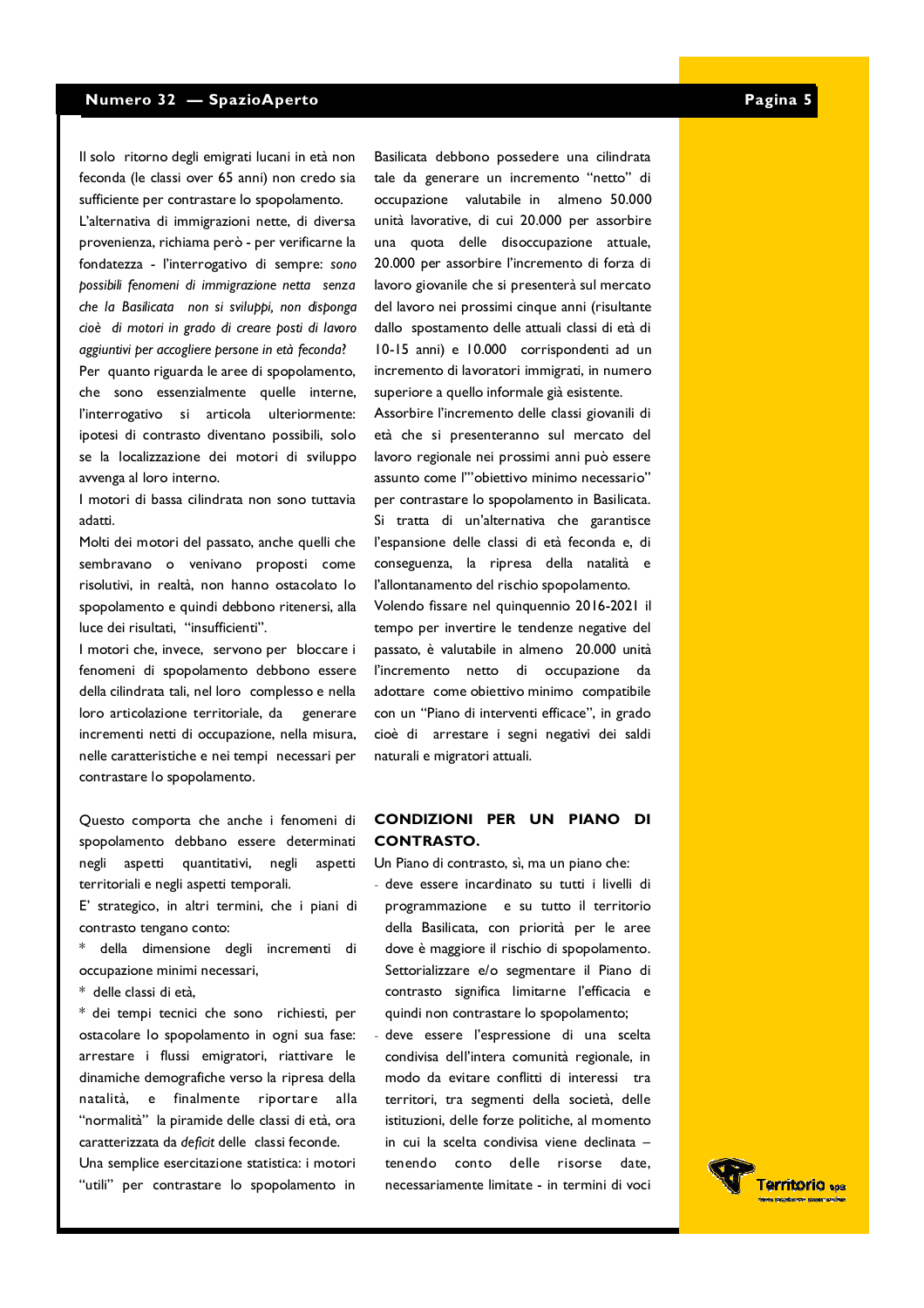di spesa, di luoghi dell'intervento, di stazioni appaltanti, di posti di lavoro da creare, e più in generale di governance degli interventi;

- deve assumere un arco temporale non limitabile ai tempi di legislature regionali e/o nazionali, ma il tempo necessario per assicurare la continuità degli interventi. Il tempo necessario è inevitabilmente di lungo periodo, perché, come si è detto gli obiettivi da realizzare sono anch'essi di lungo periodo;
- deve essere strutturato su voci di spesa pubblica, da valutare nella quantità e qualità corrispondenti ai tempi e agli obiettivi necessari per ridurre i rischi delle spopolamento. Sulla base dell'esercitazione statistica precedentemente effettuata, l'occupazione di 50.000 unità aggiuntive porterebbe l'occupazione attuale (190.000 unità circa) a 240.000 unità, tante quante la Basilicata registrava, a tassi di occupazione immutata, negli anni '50, quando la sua popolazione era di circa 650.000 abitanti.

Un piano sì, ma deve saper dare una risposta ad una questione centrale della Basilicata:

- se lo spopolamento debba arrestarsi solo entro i perimetri degli attuali presidi "urbani" territoriali (città+hinterland di Potenza, di Matera del Vulture-Melfese e del Metapontino), ritenendo impossibile contrastare la desertificazione dei territori non urbani (gran parte dei piccoli comuni della Basilica Interna). In questo scenario, ipotesi di orientamento di flussi migratori verso i centri minori a rischio deserto vanno considerati del tutto impraticabili;

- o se lo spopolamento debba essere contrastato anche nei piccoli centri diffusi  $n$ ella **Basilicata** interna Si tratta di una scelta destinata non solo a condizionare l'assetto futuro della Regione, ma anche la sua identità.

#### LA LEZIONE DELLE ESPERIENZE.

tema delle politiche di contrasto allo  $\mathbf{H}$ spopolamento è tema antico, che va, tuttavia, riconsiderato per comprenderne la natura, riproporre gli interventi di successo, evitare quelli di insuccesso.

Finora, le aree di spopolamento hanno trovato modo di essere rappresentate, ancorché con talune differenze, con molte denominazioni: aree depresse, aree sottosviluppate, aree in via di sviluppo, aree collinari e montane, etc.

denominazione che ha resistito  $La$ maggiormente è quella di "aree interne", più delle altre indicativa delle aree di spopolamento [Il primo grande convegno sulle aree interne, promosso dalla Regione e dalla Camera di Commercio di Potenza e dell'IBRES, fu celebrato nel 1978 proprio a Potenza, con la partecipazione della Svimez di Pasquale Saraceno e di gran parte dei decisori dell'intervento ordinario e straordinario].

Le esperienze del passato, particolarmente significative, che vengono ora richiamate, corrispondono a:

A) gli anni della Riforma Fondiaria e della Trasformazione agraria, dell'Intervento straordinario per le aree depresse, , del Progetto Speciale Aree Interne, dei Progetti speciali di tipo settoriale (es. Progetto Zootecnia) e di tipo territoriale (es. Progetto Speciale Bradanico), etc.,

B) gli anni durante i quali le ricerche del prof. Alessandro Carena e dell'Istituto di Bella -Azienda Li Foy - dimostrarono che le Aree interne (o di spopolamento) non erano geneticamente inadatte allo sviluppo, ma rappresentavano il risultato di interventi inadeguati e/o inadatti, confutando in questo modo, la fondatezza delle condanne tra osso e polpa.

Per quanto riguarda le aree interne della Basilicata, furono quelli gli anni durante i quali venivano avviati i grandi cicli infrastrutturali, destinati a modificare la geografia e le condizioni di convenienza ad investire nel territorio regionale: i grandi schemi idrici del Sinni, del Basento-Bradano, dell'Ofanto; le infrastrutture superstradali lungo i principali fiumi lucani, gli schemi idrici minori, l'infrastrutturazione delle aree industriali ed artigianali e, dopo il terremoto del 1980, i grandi programmi di ricostruzione e sviluppo ,che hanno contribuito a dotare le aree di spopolamento della Basilicata di un enorme capitale fisso sociale (patrimonio

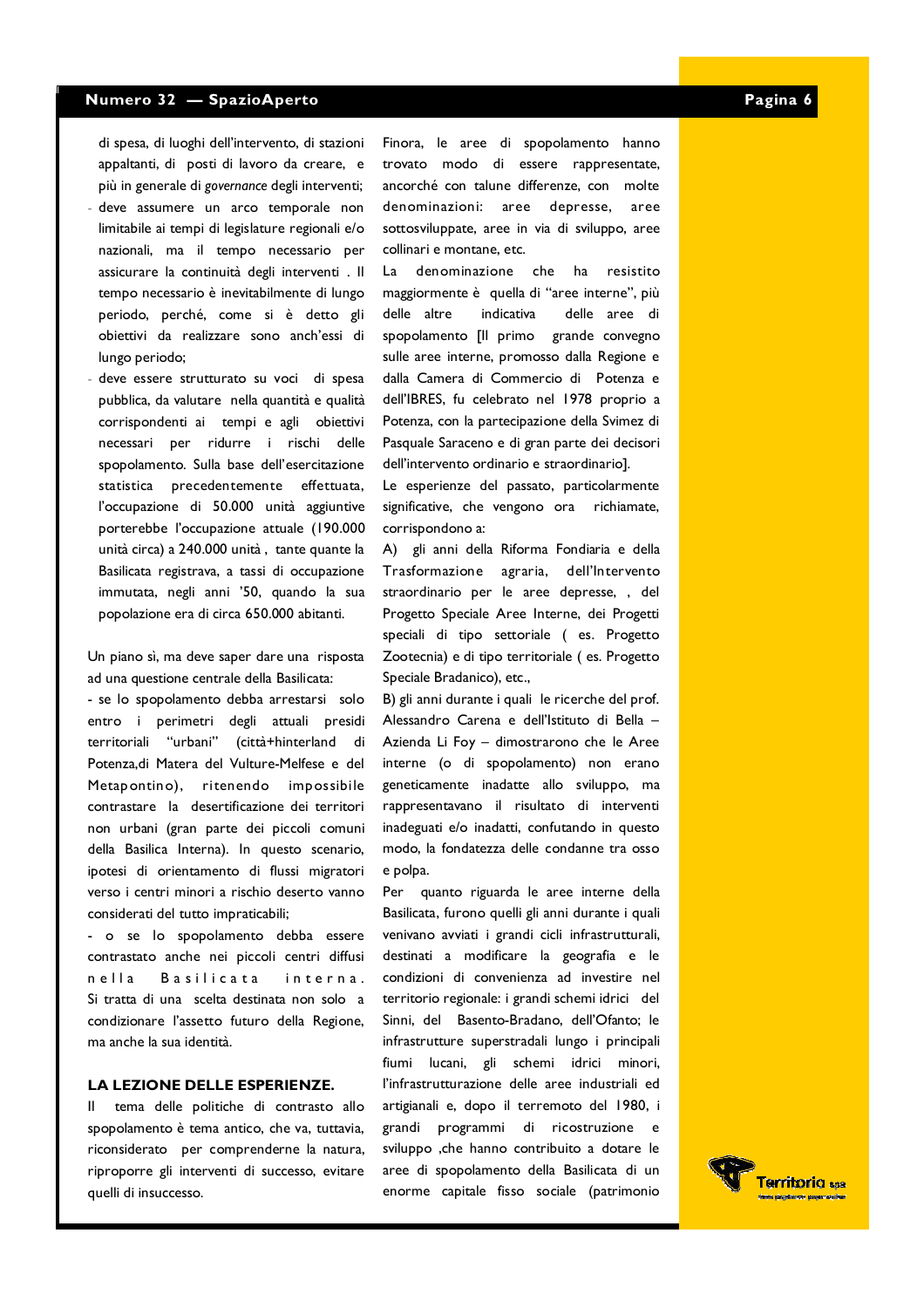edilizio, aree attrezzate, infrastrutture di connessione) oggi completamente trascurato nelle politiche di sviluppo.

Quegli anni, per quanto oggi trascurati, sono stati anche gli anni, durante i quali i tassi medi annui del PIL della Basilicata (e delle altre regioni meridionali caratterizzati dalla presenza di aree a rischio di spopolamento) si manifestavano spesso in misura superiore a quelli medi nazionali e meridionali. Abruzzo, Sardegna, Molise e Basilicata passarono di grado nella classificazione per obiettivi delle regioni europee.

In Basilicata, inoltre, furono quelli gli anni in cui la popolazione residente regionale registrò addirittura incrementi, per quanto modesti.

Questa fase "espansiva" si esaurì, di fatto, a partire dalla metà degli anni '90, anni durante i quali si produssero eventi nazionali che, concatenati tra di loro, hanno profondamente influenzato l'evoluzione dei decenni successivi segnati: dalla cessazione dell'intervento straordinario, dalla crisi del sistema politicoistituzionale, dall'aumento patologico del debito pubblico, dal ruolo crescente delle politiche europee, spesso concepito in sostituzione dell'intervento ordinario.

Con la crisi del sistema politico-istituzionale, l'intera questione meridionale veniva eliminata dall'Agenda delle "decisioni" politiche nazionali.

Anzi, percepita come fonte di accumulazione del debito pubblico, veniva confinata - e risulta tuttora confinata - come campo di intervento prevalentemente delle politiche europee di sviluppo regionale, con effetti "devastanti" sulle aree meridionali, comprese quelle a maggior rischio di spopolamento.

Effetti "devastanti" sono da considerare:

- l'annullamento e/o il rinvio sine die di gran parte dei programmi dell'intervento ordinario e straordinario ed in particolare di quelli destinati ad ampliare le basi produttive proprio delle aree interne, con il risultare di indebolire le fonti di formazione del PIL;
- la delegittimazione del ruolo di molti degli istituti, nati dall'intervento pubblico straordinario e ordinario del secondo dopoguerra (Enti di sviluppo, Comunità

Montane, Consorzi di bonifica, consorzi di sviluppo industriale, Istituti finanziari, etc.), a favore di nuovi istituti e nuove sigle programmatiche, nati invece, dalle politiche europee (PIS, PIT, GAL,, ITI, etc.) - che tuttavia non hanno sostituito ma si sono sovrapposti a quelli preesistenti, con il risultato di generare un vero e proprio ingorgo di istituzioni senza sviluppo.

- l'indebolimento delle politiche destinate all'espansione delle basi produttive (attività agricole ed industriali orientate al mercato) a favore delle politiche di miglioramento delle condizioni di vita (prevalentemente attività terziarie pubbliche non orientate al mercato), con il risultato di aumentare il  $\mathbf{d}$  i bisogno di risorse pubbliche trasferimento;
- l'introduzione di nuove metodologie e regole, fondate su principi, pur validi, della compartecipazione, della coprogettazione dell'integrazione, della condivisione, della condizionalità, del monitoraggio, della programmazione secondo procedure e griglie molto articolate per obiettivi,per misure, per sottomisure, per azioni etc,tutte metodologie e regole, che hanno si hanno facilitato o facilitano le fasi di "armonizzazione tecnica", ma allontano le fasi di attuazione degli interventi.

Frequentemente il numero degli addetti a implementare le nuove regole e metodologie nelle molteplici fasi di programmazione degli interventi è di molto superiore al numero dei destinatari finali: artigiani, imprenditori, giovani, donne, territori, etc.

Di conseguenza, tra gli ostacoli a piani di interventi "efficaci" di contrasto allo spopolamento, non sono secondari né l'ingorgo istituzionale, determinato dalla moltiplicazione delle istituzioni per  $\overline{a}$ sviluppo, né la crescente ridondanza di metodi e procedure.

E' emblematico, al riguardo il caso della Strategia per le Aree Interne. Ouesta:

- riproposta, come opzione strategica nelle bozze di Accordo di Partenariato, sin dal 2013, a seguito del negoziato Stato-UE,

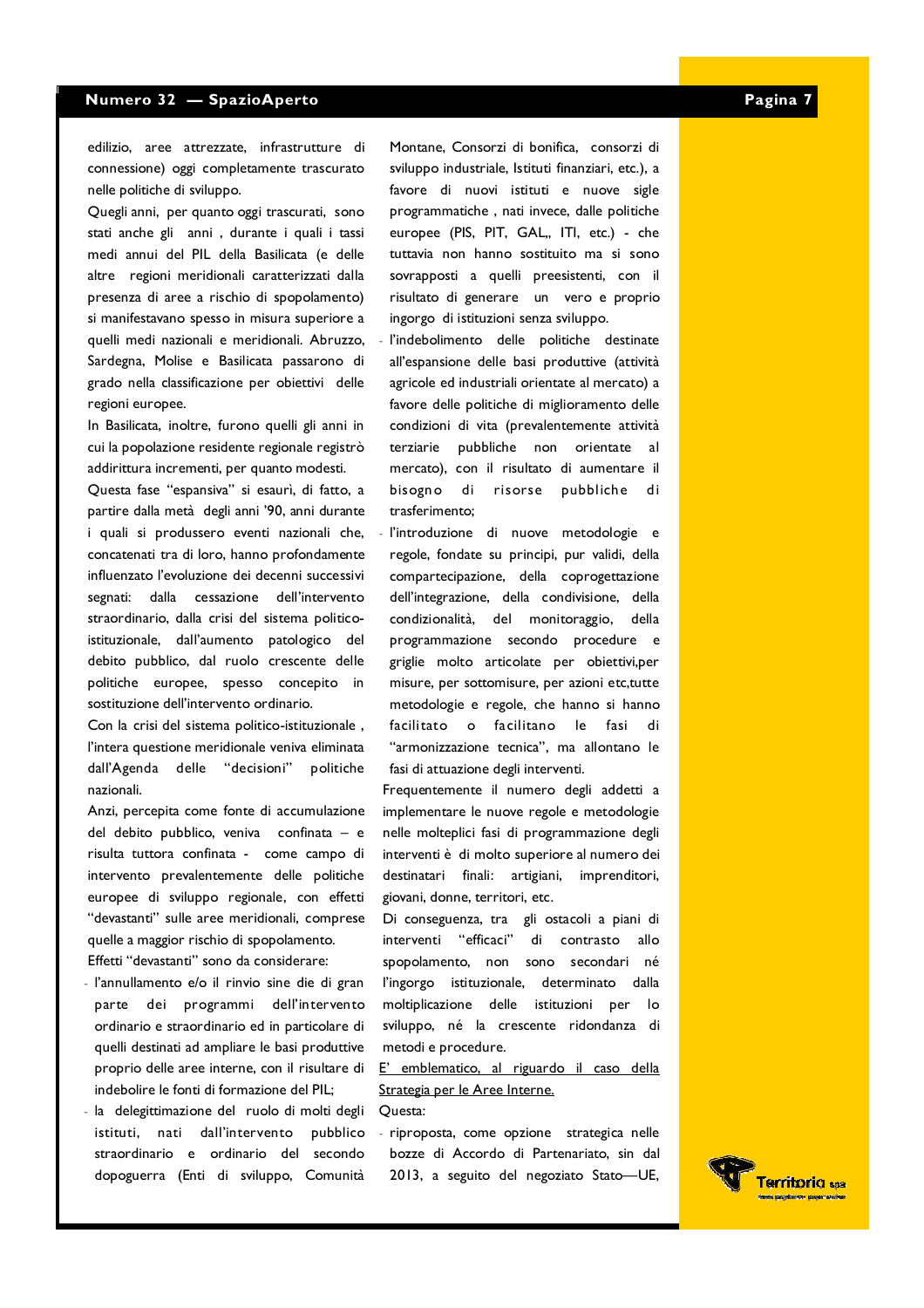riguardante la discussione sulle proposte di regolamentazione dei fondi strutturali europei ematici, pubblicate nel 2012;

- oggetto della lunga fase di negoziazione partecipazione-discussione della Bozza citata tra i molti partner pubblici e privati coinvolti (vedansi i lunghi elenchi, allegati ai Documenti Programmatici), fase durata circa due anni, fino cioè all'approvazione dell'Accordo di Partenariato Stato-Commissione UE (28 ottobre 2015);
- oggetto di ulteriori elaborati programmatici di tipo operativo a livello nazionale (PON) e a livello regionale (POR), approvati a loro volta nel corso del 2016;

non ha ancora dispiegato i primi effetti sulle tendenze regressive delle di. aree spopolamento.

Il riscontro della gravità delle condizioni delle popolazioni delle aree interne obbligò il Parlamento Nazionale ad anticipare ,con la legge finanziaria 2014, risorse finanziarie "nazionali"da destinare a "progetti pilota" uno per regione- per le aree interne, rinviando ai Programmi operati regionali 2014-2020 il compito di finanziare le strategie di sviluppo previste dall'Accordo di Partenariato.

Alla data della Assemblea dei comuni (26 settembre 2016) si è ancora ad una fase di predisposizione di documenti strategici, in attesa, con al sottoscrizione di APQ, della fase di attuazione degli interventi.

Per quanto riguarda il caso Basificata, la lezione delle esperienze è tutta rinvenibile in almeno due casi:

- il caso dell'Alto Bradano: l'interruzione dei grandi cicli di investimento pubblico centrati sui territori dell'Alto Bradano (tra cui lo schema Basento-Bradano e la Bradanica) ha rinviato sine die l'infrastrutturazione irrigua e la trasformazione agraria di circa 30.000 ettari irrigabili ivi localizzati, operazioni che avrebbe trasformato l'Alto Bradano nella seconda area di sviluppo agro-alimentare dopo il Metapontino. Risultato: per effetto della "discontinuità" (eufemismo) delle politiche nazionali di intervento, l'Alto Bradano, anziché secondo polo agroalimentare della Basilicata, viene riproposta come "Area Interna", a rischio spopolamento;

- il secondo caso è quello del Marmo (e dell'Alta Irpinia) dove l'enorme capitale fisso sociale, risultante dal più grande investimento pubblico nazionale nel dopo terremoto, giace inutilizzato e le rispettive aree riproposte come aree interne a rischio di spopolamento. Le lezioni da trarre sono di ordine politicoistituzionale e di ordine economico sono:

- quelle di ordine politico-istituzionale possono essere così riassunte: si possono "rottamare" uomini, forze politiche ed istituzioni e/o sbloccare gli ingorghi istituzionali, ma non si possono rottamare percorsi di sviluppo virtuoso( i grandi cicli infrastrutturali ), quelli cioè destinati ad ampliare le basi produttive ovvero le vere fonti strategiche di occupazione duratura;

- quelle di ordine economico: il Paese, nella sua totalità, non si può consentire di sprecare l'enorme capitale fisso sociale, oggi non utilizzato, accumulato in decenni di investimenti pubblici.

Lo spopolamento ne è in gran parte l'effetto.

#### **ELEMENTI PER UN "PIANO" DI** CONTRASTO **ALLO SPOPOLAMENTO".**

L'interrogativo che si tende ad esorcizzare è: accettare l'irreversibilità o contrastare la tendenza allo spopolamento?

Accettarla significa lasciare le cose come stanno, non introdurre modificazioni nelle politiche di intervento, nei programmi operativi dei fondi europei, quali sono stati approvati, nella loro articolazione per settori, per voci di spesa per territori, per priorità, lasciare inalterate le strutture dei bilanci degli Enti Locali ed i loro programmi etc.

In questi casi, si riconosce implicitamente che è impossibile modificare l'attuale struttura della spesa pubblica ed il modello corrente di organizzazione istituzionale.

Contrastare lo spopolamento significa

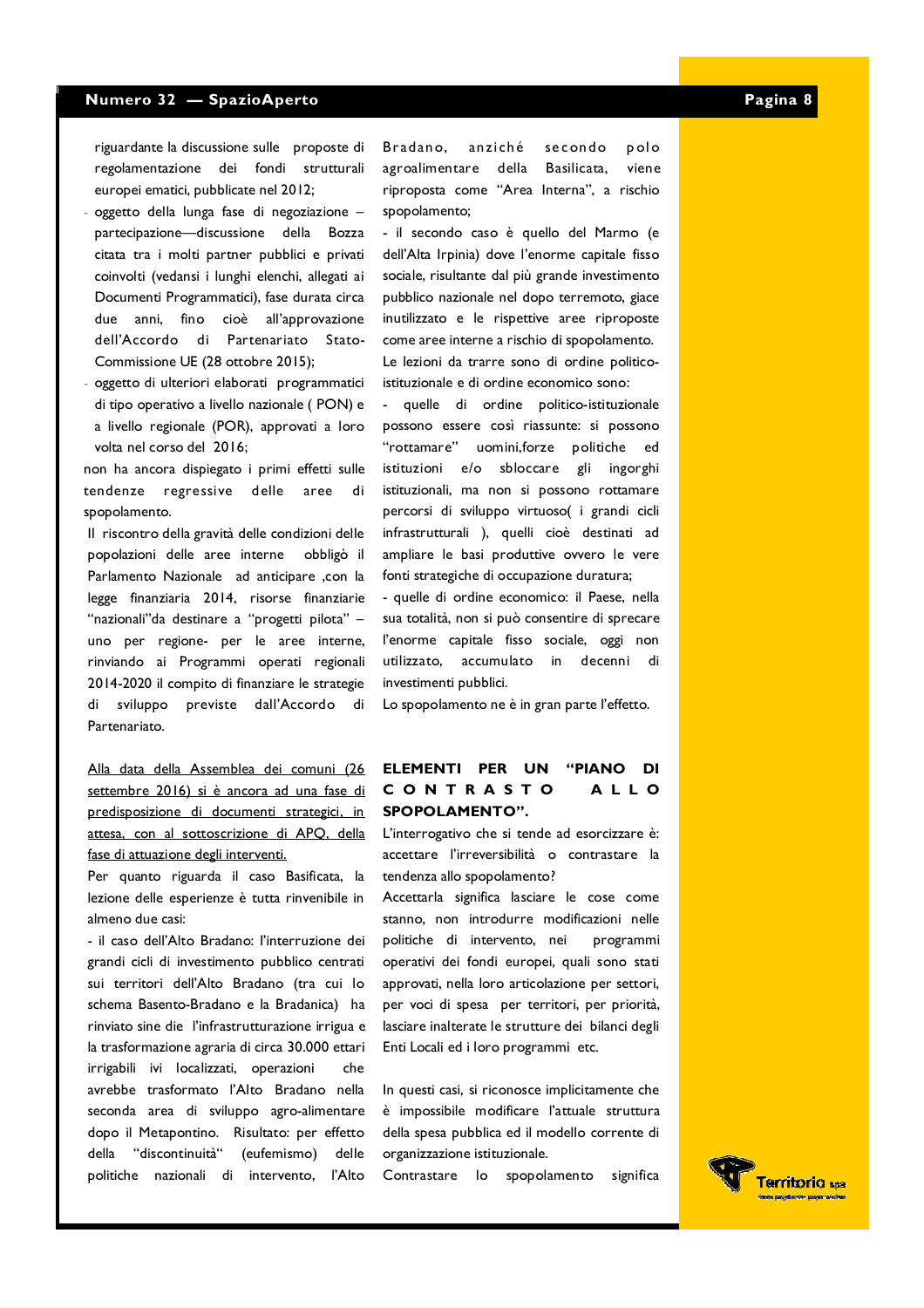modificare, innanzitutto la struttura della spesa pubblica, introducendo criteri, priorità settoriali e territoriali "coerenti" con il contrasto allo spopolamento  $\epsilon$ contestualmente introdurre nuove regole e metodi di programmazione e di governance.

Accettando di contrastare lo spopolamento una prima operazione è essenzialmente di metodo: si tratta di riconcentrare l'attenzione politica e culturale non solo o non soltanto sul potenziale territoriale delle aree a rischio spopolamento, bensì sul "potenziale umano" di chi vive il territorio di spopolamento.

E' su questo potenziale - quali che siano gli aspetti glamour o dimessi con cui le popolazioni in via di spopolamento si manifestano o quali che siano le dimensioni delle unità produttive e/o la conoscenza di ..."inglese" degli operatori - che occorre far leva per "tirare lo sviluppo" (produrre e vendere beni e servizi, investire, gestire, attuare), piuttosto che sui soggetti che "spingono" dall'esterno lo sviluppo (incentivare, promuovere, formare, assistere, monitorare, etc.).

Indubbiamente, un solo stabilimento, in grado di occupare migliaia di unità lavorative, può valere tanto o più della sommatoria delle unità lavorative risultanti dal rilancio delle centinaia e/o migliaia di soggetti imprenditoriali radicati sui territori interni. Non riflettere oltre questa considerazione significa non cogliere, tuttavia, a sufficienza una profonda differenza che l'esperienza mette in evidenza tra i modelli incardinati sui grandi stabilimenti e i modelli incardinati sullo sviluppo delle imprese locali.

Il grande stabilimento rientra nelle dinamiche dei mercati internazionali, nel sistema degli interessi strategici dei grandi gruppi, anziché dei territori ove sono localizzati ed è fortemente influenzato nel suo ciclo di vita dalla congiuntura internazionale; centinaia e migliaia di unità produttive che fanno capo a soggetti decisionali radicati sui territori in via di spopolamento - per quanto possano vivere vite aziendali grame- hanno la tendenza a non abbandonare i luoghi di origine.

Essi costituiscono, in ogni caso il "terreno di cultura" di germi imprenditoriali , che opportunamente sostenuti, possono crescere ed irrobustirsi e creare - essi - le condizioni strategiche per contrastare lo spopolamento, garantendo consolidamenti e/o incrementi netti di occupazione.

Una seconda operazione consiste nella necessità che i decisori politici assumano piena consapevolezza che lo spopolamento, come si è già detto, non è una patologia a remissione rapida, bensì una patologia cronica, che per la numerosità dei fattori determinanti è di tipo sistemico. Come tale, essa può essere contrastata non mediante singoli interventi. ma solo mediante metodi diagnostici e terapeutici di tipo multidisciplinare.

La cura per eccellenza - la creazione di incrementi netti di occupazione in numero corrispondente almeno al numero delle unità lavorative che nei prossimi anni si offriranno sul mercato del lavoro dei territori interni è, infatti, il risultato conseguibile non certo con una singola misura, bensì attraverso l'adozione e l'attuazione di piani integrati. Questi per essere tuttavia efficaci:

a. debbono essere strutturati in modo da

utilizzare pienamente tutti gli strumenti e le opportunità già disponibili, sia quelli finanziari che quelli di tipo organizzativi e di razionalizzazione della spesa pubblica;

b. debbono assumere specifiche priorità a favore degli interventi finalizzati a consolidare e/o ad allargare - nelle aree di spopolamentole strutture di "produzione" di beni e servizi per il mercato, da armonizzare comunque con gli interventi di miglioramento della qualità della vita.

c. debbono prevedere meccanismi per disinnescare tutti gli ostacoli che hanno interrotto o prorogato sine die gli interventi, compresi quelli avviati nel passato, strettamente finalizzati ad allargare le basi produttive (es. schemi irrigui) o a moltiplicare le condizioni di convenienza economico a produrre ed investire (mobilità  $hd$ infrastrutture di ricerca).

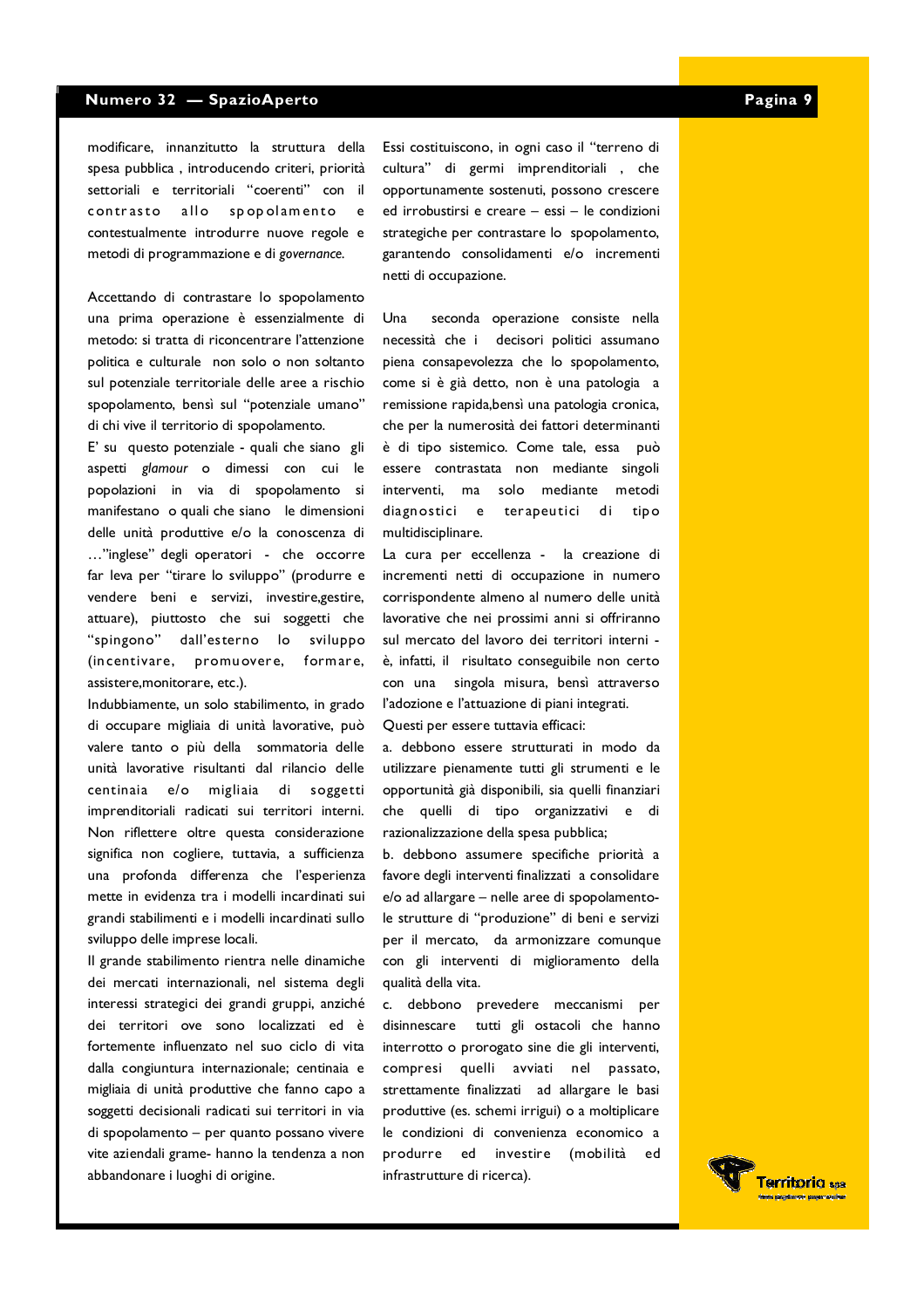In questa prospettiva:

- vanno predisposte azioni pilota finalizzate all'avvio di una nuova stagione di valorizzazione dell'enorme capitale fisso sociale di cui dispongono i territori interni (patrimoni edilizi, demani, aree forestali, etc.), utilizzando in proposito tutti gli strumenti messi a disposizione dalla recente stagione di razionalizzazione della spesa pubblica:

- vanno introdotte regole che premiano i risultati, non lo status ,mettendo a disposizione strumenti e criteri per implementare questo principio:

 $-<sup>1</sup>$  va prioritariamente la sostenuta progettualità che viene espressa dagli operatori dei territori di spopolamento (piccole e medie imprese, artigiani ecc.) perché dal successo dei soggetti radicati sul territorio, più che dalla localizzazione di iniziative esterne possono attendersi incrementi di occupazione duratura. In questa prospettiva, gli incrementi netti di occupazione debbono costituire il criterio per valutare l'efficacia degli interventi nelle aree di spopolamento, e segnatamente per valutare non solo le abilità dei tiratori ma anche le abilità degli spingitori.

Una terza operazione è legata alle soluzioni da adottare sulla vischiosità delle modalità di le fasi decisionali degli interazione tra interventi e le fasi attuative degli interventi o, in altri termini, tra le strutture "pull" (gli istituti di decisione politica, di programmazione e di promozione degli interventi, "di spinta") e le strutture "push" (i soggetti che tirano e fanno).

Soluzioni urgenti vanno adottate in particolare:

- sulla riduzione dei tempi.
- sulla scelta degli interventi.

La riduzione dei tempi che intercorrono tra fase decisionale degli interventi (proposta di regolamento, bozza di accordo, condivisione, approvazione, documento strategico, condivisione, bozza di programmazione a livello territoriale e a livello settoriale, condivisione, approvazione, regolamentazione

territoriale, fase di evidenza pubblica, presentazione proposte, istruttoria, convenzioni, erogazione, etc.) e fase di attuazione è questione prioritaria, proprio per la necessità che siano adottate terapie urgenti per tentare di sanare patologie che richiedono terapie urgenti. Nelle aree a rischio spopolamento, un quinquennio di preparazione degli interventi (ovvero di assenza di interventi) significa che un'intera classe quinquennale di età, se giovanile, non può contare sul futuro.

La necessità di declinare il concetto di "efficacia" degli interventi è questione ugualmente prioritaria, sia per verificare l'impatto dei programmi di interventi sulle aree di spopolamento sia anche **ner** controllare l'evoluzione delle patologie in essere, sui suoi esiti e sulle necessità di un loro riadeguamento terapeutico.

Non secondario della declinazione del concetto di efficacia è anche la valutazione del grado di adeguatezza delle strutture e degli strumenti di diagnosi e di terapia. Dubbi si pongono infatti sull'efficacia di queste strutture, in relazione alla loro obesità ed al bizantinismo delle procedure in essere.

Decisivo, infine, è disporre di analisi che non siano solo di tipo qualitativo, ma anche e soprattutto di tipo quantitativo per misurare i risultati degli interventi e/o dei piani di contrasto. La valutazione "qualitativa" dell'efficacia è spesse volte fuorviante: la proiezione di casi di successo di singoli interventi può nascondere l'inefficacia delle politiche considerate nel loro complesso. Si ritiene , invece, utile che l'efficacia sia misurata in termini di : numero di posti di lavoro generati dagli interventi; di aumento del tasso di natalità, di riduzione dei saldi dei movimenti migratori, di aumento della popolazione, etc.

Quanto detto sulla necessità di misurare l'efficacia richiama infine la necessità che i piani di contrasto allo spopolamento debbano essere anch'essi fortemente ancorati ad analisi di tipo quantitativo.

Un piano di contrasto deve essere esso stesso "efficace", in quanto deve contenere

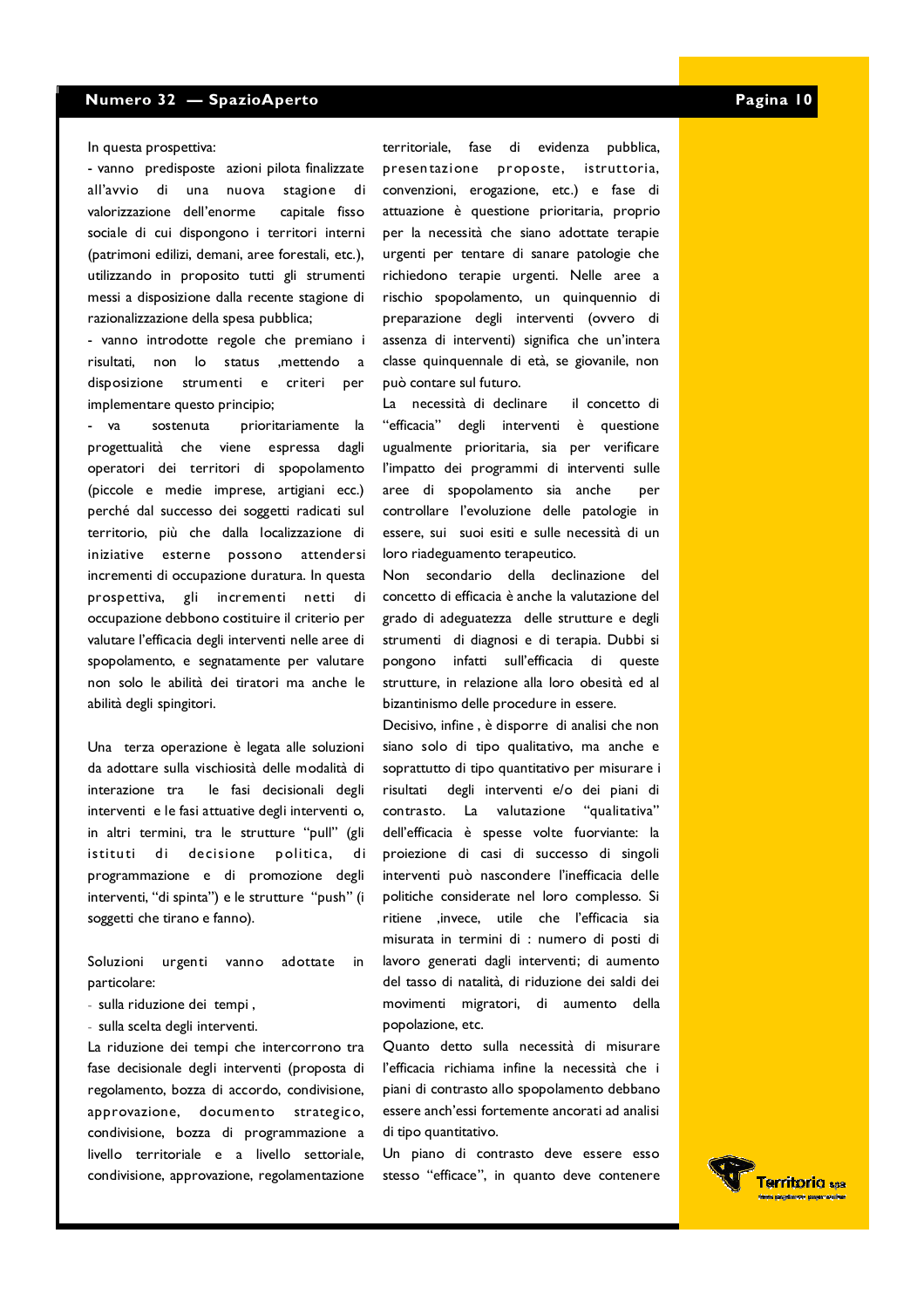tutti i dati diagnostici e terapeutici da utilizzare per controllore l'evoluzione delle patologie.

#### **CONCLUSIONI.**

Si può concludere mettendo in evidenza i seguenti passi.

Il contrasto allo spopolamento è tema che riguarda la prevalenza del territorio regionale ed è destinato a segnare l'evoluzione futura della Basilicata.

Lo spopolamento è fenomeno patologico che si alimenta automaticamente per effetto delle dinamiche naturali delle strutture demografiche (saldi negativi del movimento naturali e del movimento migratorio) e non si arresta, se non intervengono interventi efficaci.

Il modello attuale di intervento, nelle sue strutture e nella sua articolazione settoriale e territoriale attuale non è riuscito a contrastare lo spopolamento.

Il contrasto allo spopolamento è operazione possibile alla sola condizione che gli interventi terapeutici:

- siano assunti nel più breve tempo possibile, per bloccare il decorso della patologia;
- debbano contenere soluzioni terapeutiche "efficaci":
- siano articolati su più fasi e su più settori ed agire in modo contestuale per essere efficaci:
- debbano essere costantemente controllati nella loro efficacia, per essere prontamente riadeguati.

Il riconoscimento dell'inefficacia dei modelli attuali di intervento riporta il contrasto allo spopolamento tra i temi prioritari delle politiche e degli strumenti di intervento.

loro riadeguamento è operazione  $\mathbf{II}$ complessa, ma non è né esorcizzabile, né rinviabile. All'assenza di decisioni di intervento efficace, corrisponde infatti un aggravamento delle condizioni strutturali dello sponolamento.

Il 2018 costituisce un appuntamento importante per il monitoraggio delle fasi realizzative dei programmi 2014-2020.

E' da attendere che per questa data la Basilicata possa rivedere il suo impianto programmatico e darsi carico di implementare e praticare un modello di intervento innovativo in grado di superare le trappole dello spopolamento.

Le componenti di un possibile modello innovativo sono ormai abbondatemente identificate:

\* sia in termini di settori di interventi. Tra i tanti la valorizzazione dei demani, il rilancio delle filiere culturali e delle filiere agroalimentari tipiche, fino alla necessità riemersa recentemente di un grande operazione di prevenzione antisismica , da destinare soprattutto ai centri che non hanno beneficiato delle risorse della ricostruzione del dopoterremoto del 1980,

\* sia in termini di strumenti di interventi, prima tra tutti gli strumenti messi a disposizione dalle politiche nazionali sulla razionalizzazione della spesa pubblica (Unione dei Comuni, Stazioni Uniche appaltanti; Reti di Imprese, Cooperazione etc.),

\* sia in termini di Innovazioni di tipo tecnologico ed organizzativo (tra le molte: la white economy),

\* sia infine in termini di risorse finanziarie, mobilitando, ai fini della efficacia degli interventi di contrasto allo spopolamento, l'intero "potenziale pubblico" controllandone tuttavia periodicamente i risultati.

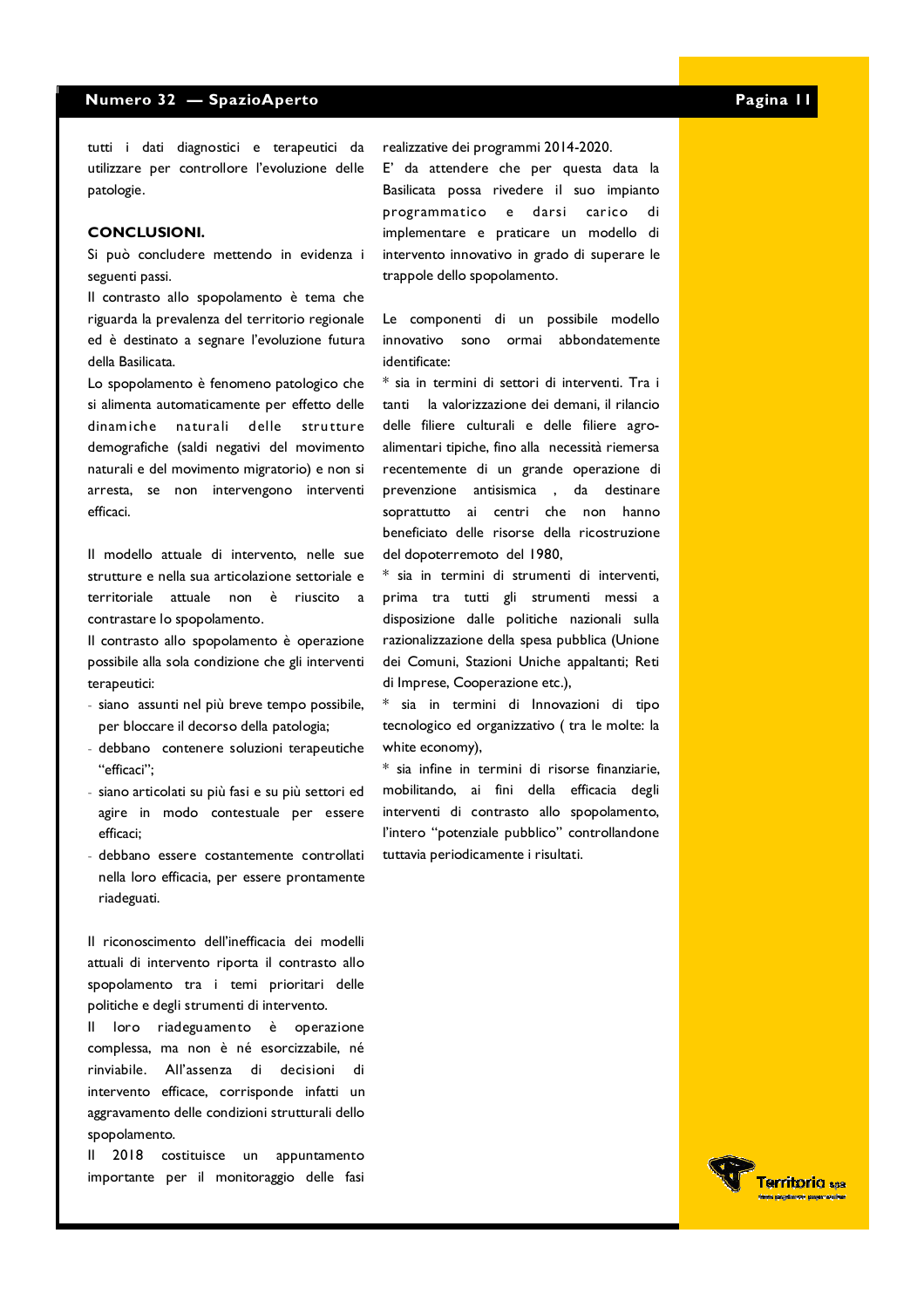## PRINCIPALI CONTRIBUTI PUBBLICATI SU SPAZIOAPERTO

• Le PMI del Sud e la sfida del federalismo, N.1/2010

• I trattamenti pensionistici in Basilicata. N. 2/2010

• Speciale Basilicata. Centocinquanta anni dall'Unità d'Italia: 1861-2011, N. 3/2011

• Aree Interne. N. 4/2011

• La distribuzione dei redditi imponibili in Basilicata. N. 5/2011

• Innovazione e trasferimenti industriali, N. 6/2011

• Finanza pubblica: inefficienze e sviluppo delle regioni meridionali, N. 7/2011

• L'economia dei beni culturali ed i modelli di gestione. N. 8/2012

• Maastricht per la ricostruzione del Mezzogiorno. N. 9/2012

• Stop&Go del percorso sul federalismo: è ancora un'opportunità? N. 20-21/2013

• La valorizzazione dei beni pubblici patrimoniali: il programma unitario di valorizzazione territoriale (PUVT). N. 23/2013

• Matera 2019: le tracce della memoria. N. 28/2016

- Le dinamiche della popolazione e delle strutture economiche nel Comprensorio petrolifero della Basilicata. N. 29/2016
	- L'interscambio verso l'estero della Basilicata. N. 30/2016
	- Testimonianza. Il terremoto del 23 novembre 1980 in Basilicata: i dati e le questioni emerse. N. 31/2016

I contributi sono scaricabili gratuitamente dal sito www.territoriospa.it